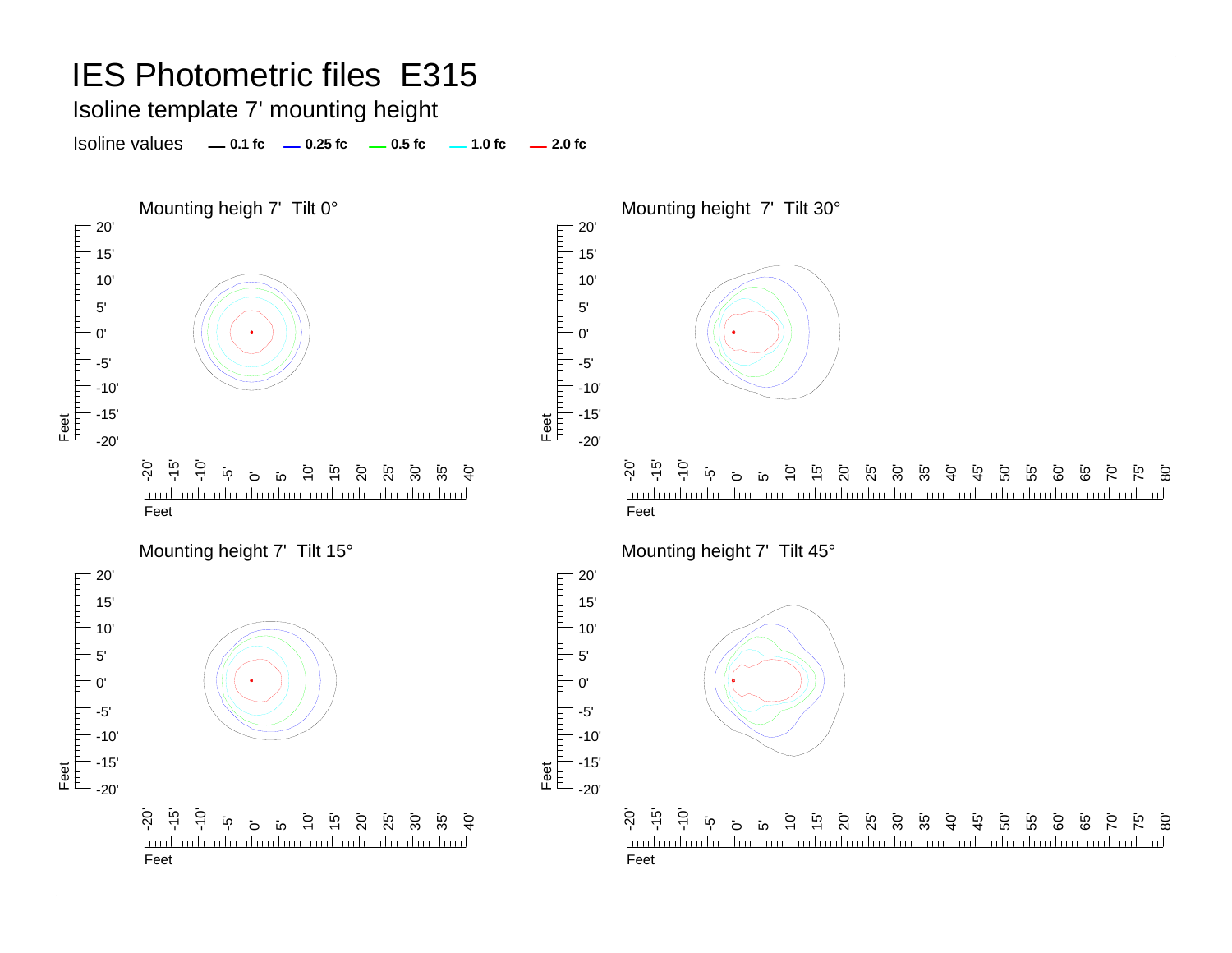Isoline template 9' mounting height

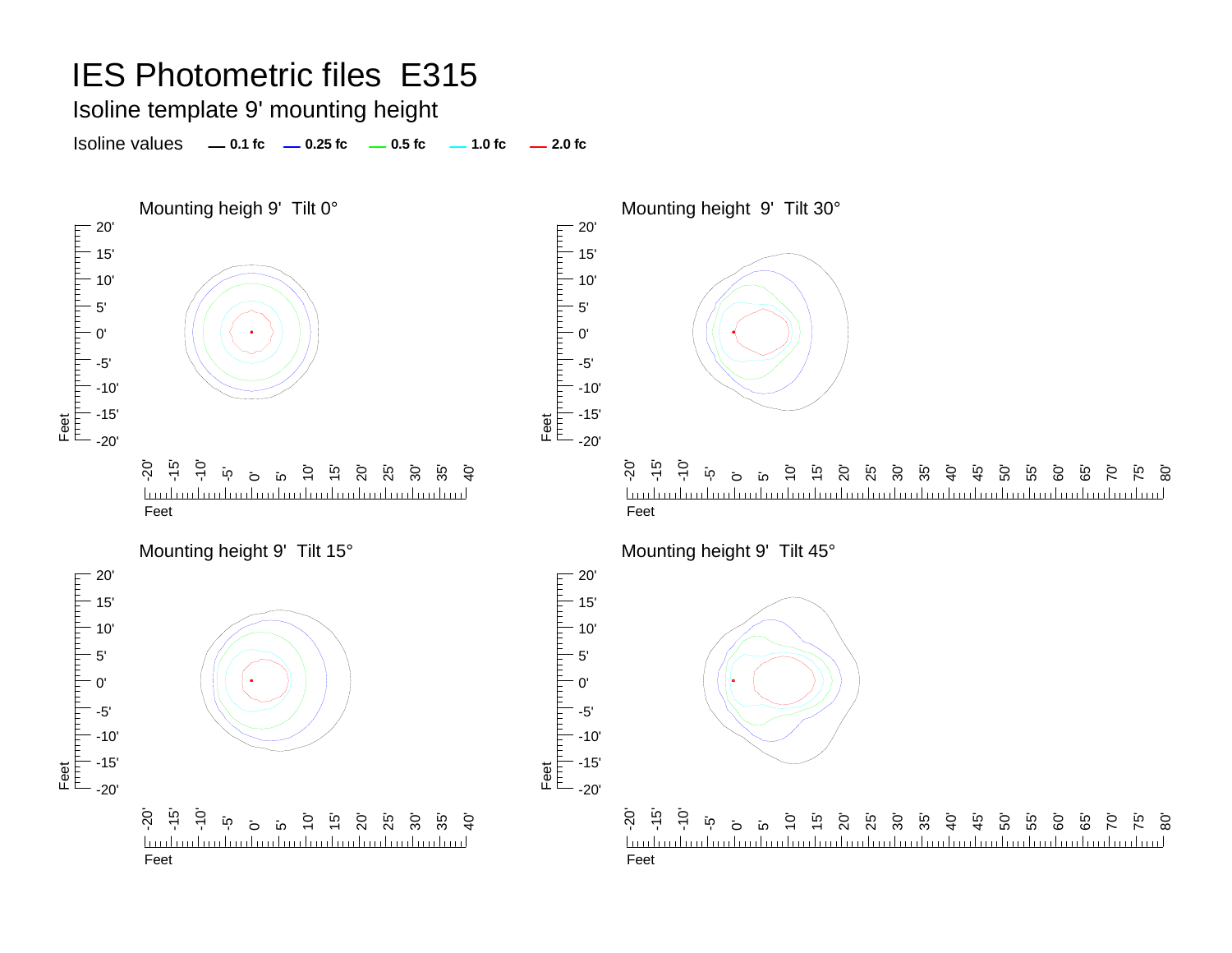Isoline template 11' mounting height

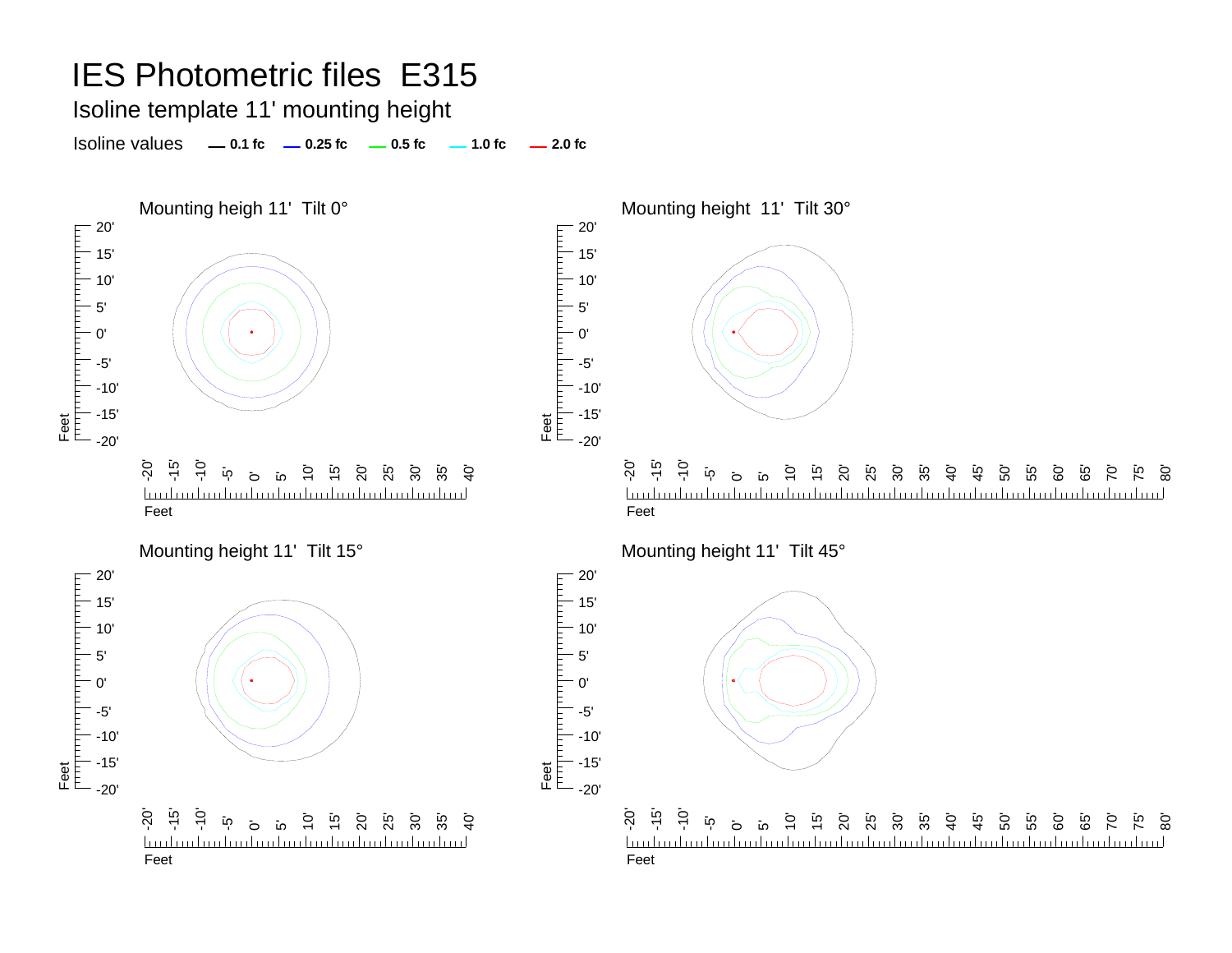Isoline template 15' mounting height

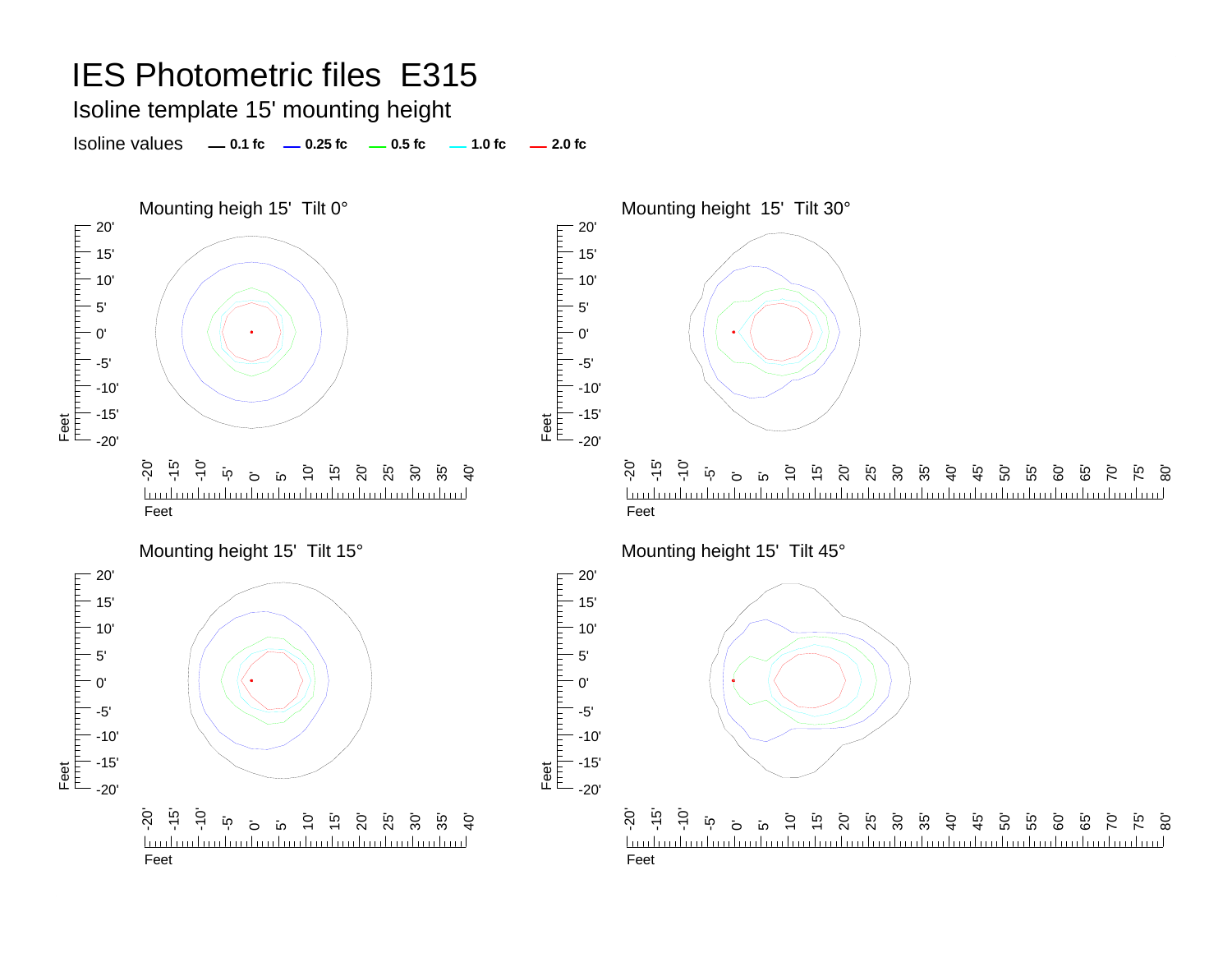Isoline template 20' mounting height

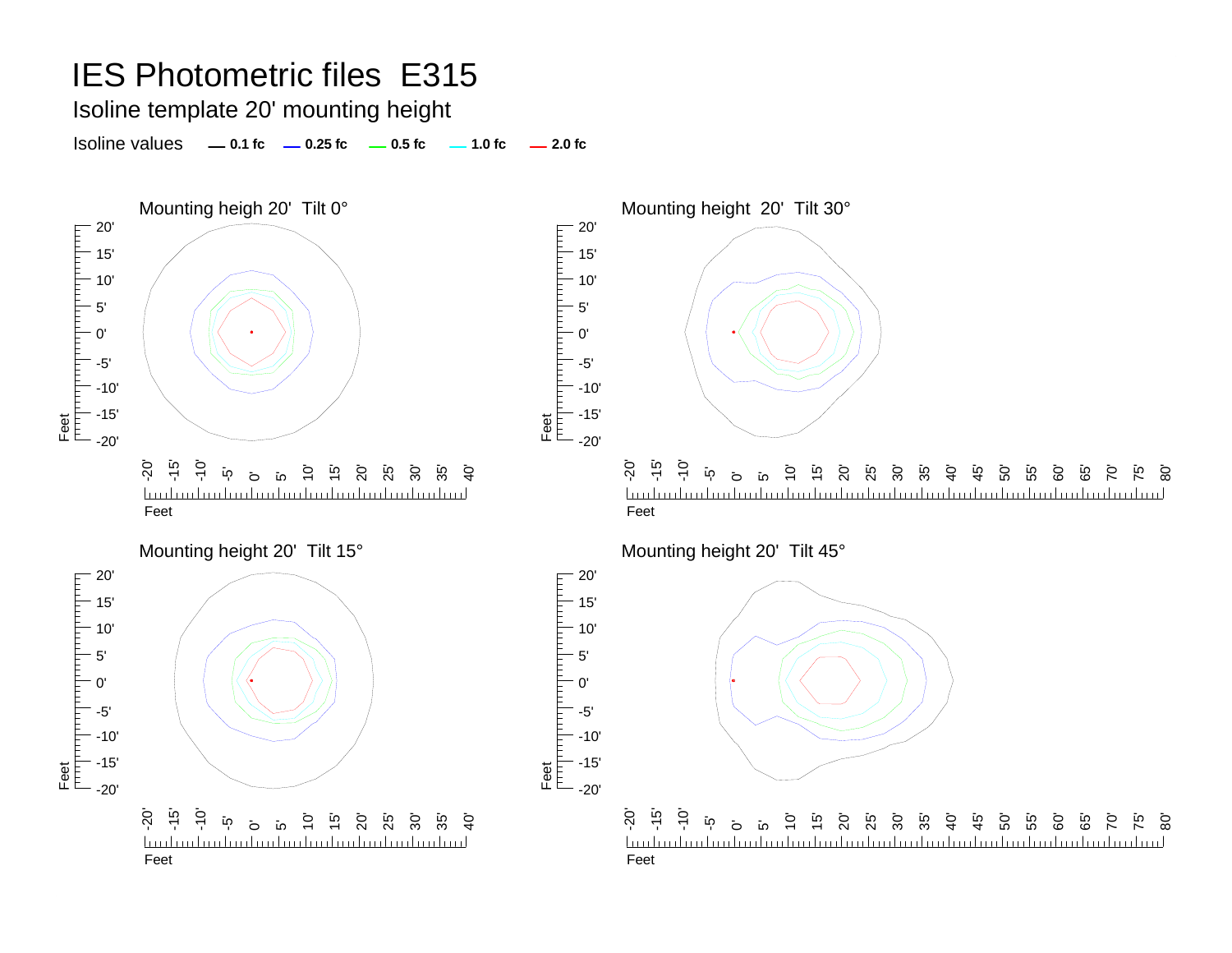Isoline template 25' mounting height

Isoline values **0.1 fc 0.25 fc 0.5 fc 2.0 fc 1.0 fc**





5' 0'

20' 15' 10' 5' 0'

гранита

-5'